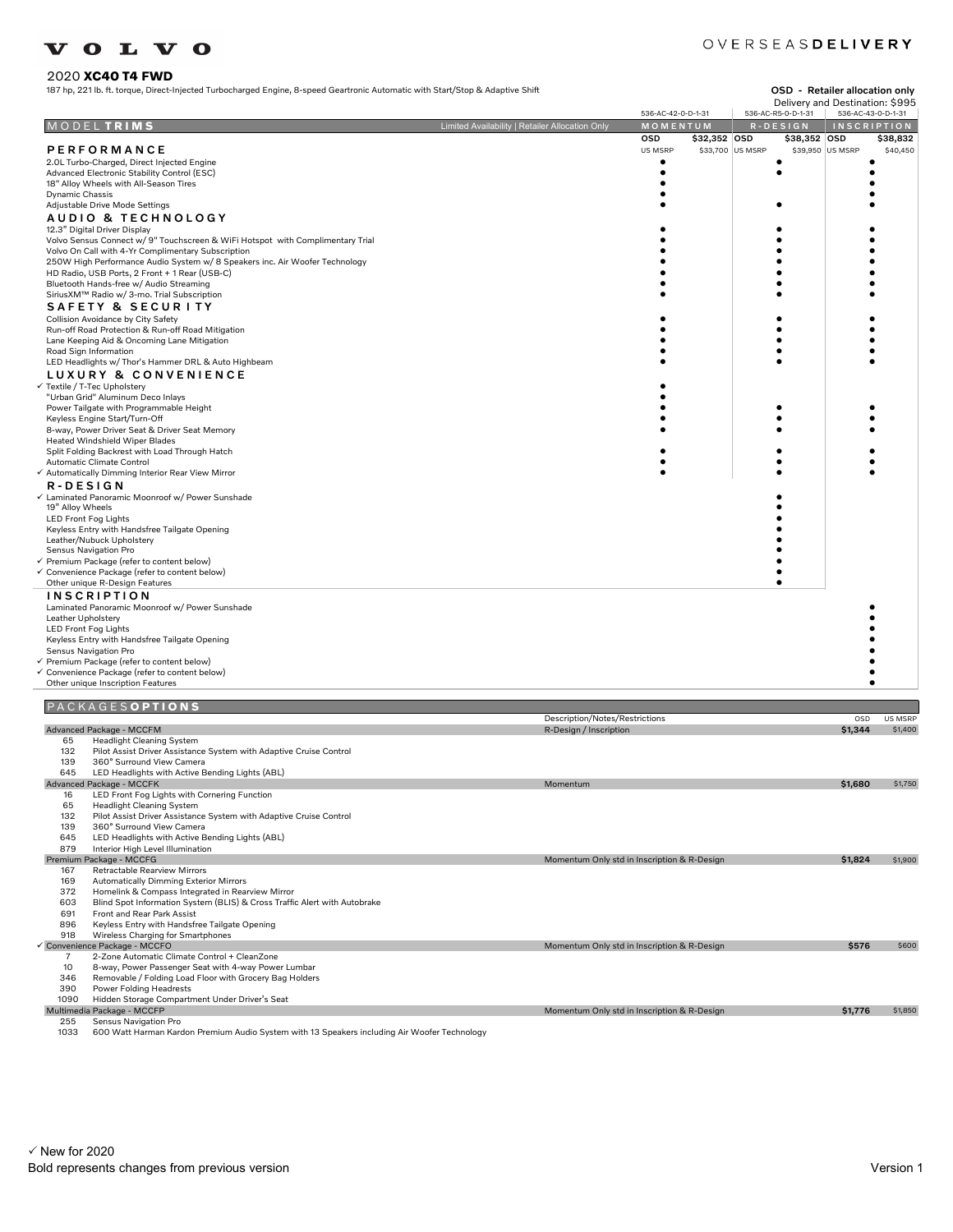#### OVERSEASDELIVERY

#### 2020 **XC40 T4 FWD**

|                       | ZUZU AG4U 14 FWU                                                                    |                                                        |         |         |
|-----------------------|-------------------------------------------------------------------------------------|--------------------------------------------------------|---------|---------|
|                       |                                                                                     | Description/Notes/Restrictions                         | OSD     | US MSRP |
| <b>Single Options</b> |                                                                                     |                                                        |         |         |
| <b>XXX</b>            | <b>Metallic Exterior Paint</b>                                                      | Momentum Only                                          | \$619   | \$645   |
| 30                    | Laminated Panoramic Moonroof w/ Power Sunshade                                      | Momentum Only                                          | \$1,416 | \$1,475 |
| 161                   | White Contrast Exterior Roof                                                        | Momentum Only                                          | \$288   | \$300   |
| 197                   | Lava Carpet - Floor, Tunnel Console and Door Inserts                                | R-Design Only                                          | \$96    | \$100   |
| 205                   | <b>Charcoal Headliner</b>                                                           | Momentum & Inscription Only, std on R-Design           | \$192   | \$200   |
| 533                   | Four C Suspension                                                                   | R-Design / Inscription Only                            | \$960   | \$1,000 |
|                       | Leather Upholstery                                                                  | Momentum Only                                          | \$1,056 | \$1,100 |
| 1033                  | 600W Harman Kardon Premium Audio System with 13 Speakers incl Air Woofer Technology | R-Design / Inscription Only                            | \$768   | \$800   |
| 11/869                | Heated Front Seats & Steering Wheel                                                 |                                                        | \$720   | \$750   |
| 870                   | Park Assist Pilot                                                                   | R-Design / Inscription Only, Requires Advanced Package | \$192   | \$200   |
| 917                   | 20" 5-Spoke Black Diamond Cut                                                       | Momentum Only                                          | \$960   | \$1,000 |
| 920                   | 20" 5-Double Spoke Matt Black Diamond Cut                                           | R-Design Only                                          | \$768   | \$800   |
| 922                   | 19" 5-Spoke Black Diamond Cut                                                       | Momentum Only                                          | \$768   | \$800   |
| 924                   | 19" 5-Double Spoke Black Diamond Cut                                                | <b>Inscription Only</b>                                | \$768   | \$800   |
|                       |                                                                                     |                                                        |         |         |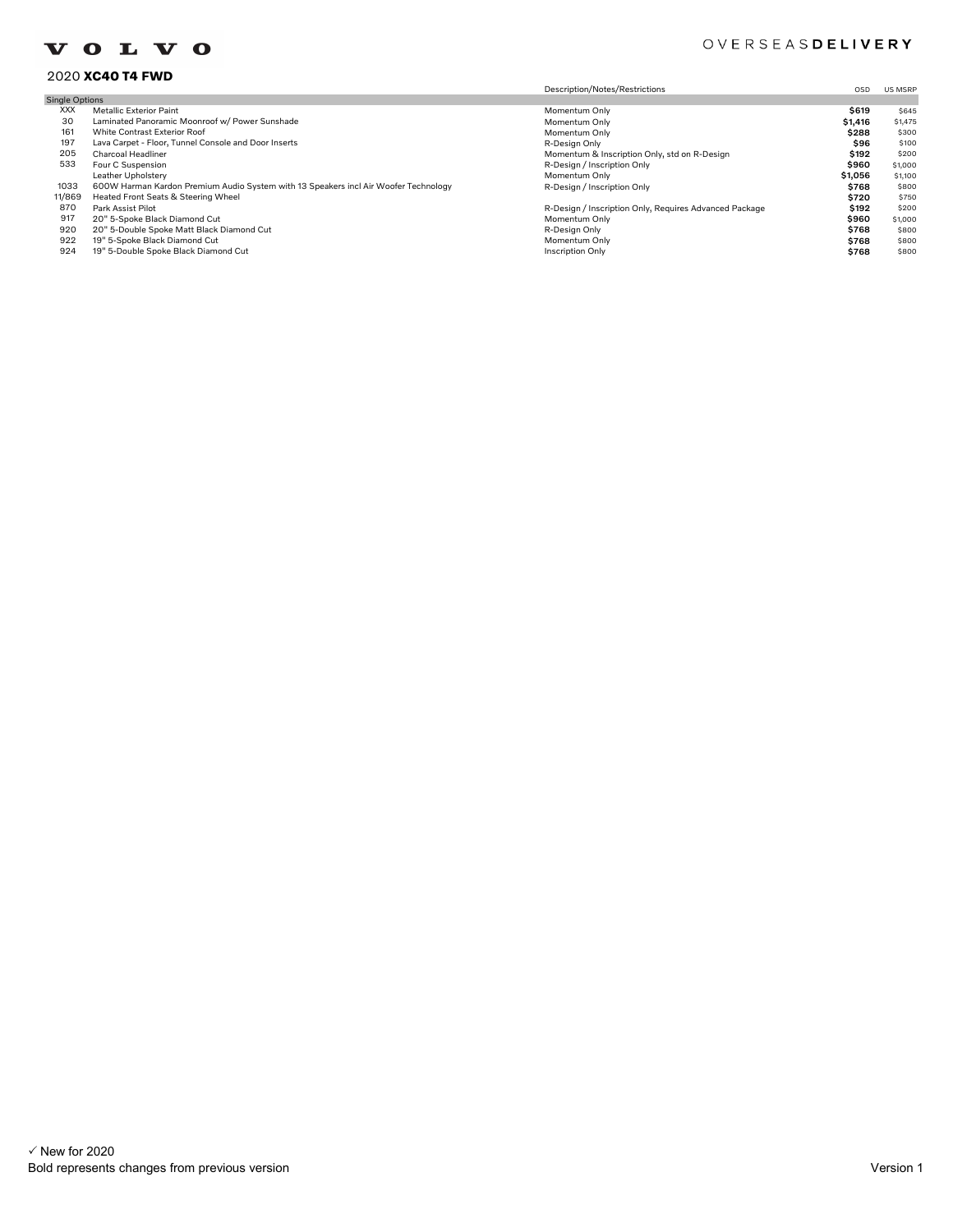## 2020 **XC40 T5 AWD**

#### OVERSEASDELIVERY

|                    | 248 hp, 258 lb. ft. torque, Direct-Injected Turbocharged Engine, 8-speed Geartronic Automatic with Start/Stop & Adaptive Shift |                                                                                              |                                             |              |                  | OSD - Retailer allocation only                                              |                  |                    |
|--------------------|--------------------------------------------------------------------------------------------------------------------------------|----------------------------------------------------------------------------------------------|---------------------------------------------|--------------|------------------|-----------------------------------------------------------------------------|------------------|--------------------|
|                    |                                                                                                                                |                                                                                              | 536-16-42-0-D-1-31                          |              |                  | Delivery and Destination: \$995<br>536-16-R5-0-D-1-31<br>536-16-43-0-D-1-31 |                  |                    |
|                    | MODELTRIMS                                                                                                                     | Limited Availability   Retailer Allocation Only                                              |                                             | MOMENTUM     |                  | $R - D E S I G N$                                                           |                  | <b>INSCRIPTION</b> |
|                    |                                                                                                                                |                                                                                              | OSD                                         | \$34,272 OSD |                  | \$40,272 OSD                                                                |                  | \$40,752           |
|                    | PERFORMANCE                                                                                                                    |                                                                                              | US MSRP                                     |              | \$35,700 US MSRP |                                                                             | \$41,950 US MSRP | \$42,450           |
|                    | 2.0L Turbo-Charged, Direct Injected Engine<br>18" Alloy Wheels with All-Season Tires                                           |                                                                                              | ٠<br>٠                                      |              |                  |                                                                             |                  |                    |
| Dynamic Chassis    |                                                                                                                                |                                                                                              |                                             |              |                  |                                                                             |                  |                    |
|                    | Adjustable Drive Mode Settings                                                                                                 |                                                                                              |                                             |              |                  |                                                                             |                  |                    |
|                    | AUDIO & TECHNOLOGY                                                                                                             |                                                                                              |                                             |              |                  |                                                                             |                  |                    |
|                    | 12.3" Digital Driver Display<br>Volvo Sensus Connect w/ 9" Touchscreen & WiFi Hotspot with Complimentary Trial                 |                                                                                              |                                             |              |                  |                                                                             |                  |                    |
|                    | Volvo On Call with 4-Yr Complimentary Subscription                                                                             |                                                                                              |                                             |              |                  |                                                                             |                  |                    |
|                    | 250W High Performance Audio System w/ 8 Speakers inc. Air Woofer Technology                                                    |                                                                                              |                                             |              |                  |                                                                             |                  |                    |
|                    | HD Radio, USB Ports, 2 Front + 1 Rear (USB-C)                                                                                  |                                                                                              |                                             |              |                  |                                                                             |                  |                    |
|                    | Bluetooth Hands-free w/ Audio Streaming<br>SiriusXM™ Radio w/ 3-mo. Trial Subscription                                         |                                                                                              |                                             |              |                  |                                                                             |                  |                    |
|                    | SAFETY & SECURITY                                                                                                              |                                                                                              |                                             |              |                  |                                                                             |                  |                    |
|                    | Collision Avoidance by City Safety                                                                                             |                                                                                              |                                             |              |                  |                                                                             |                  |                    |
|                    | Run-off Road Protection & Run-off Road Mitigation                                                                              |                                                                                              |                                             |              |                  |                                                                             |                  |                    |
|                    | Lane Keeping Aid & Oncoming Lane Mitigation<br>Road Sign Information                                                           |                                                                                              |                                             |              |                  |                                                                             |                  |                    |
|                    | LED Headlights w/ Thor's Hammer DRL & Auto Highbeam                                                                            |                                                                                              |                                             |              |                  |                                                                             |                  |                    |
|                    | LUXURY & CONVENIENCE                                                                                                           |                                                                                              |                                             |              |                  |                                                                             |                  |                    |
|                    | √ Textile / T-Tec Upholstery                                                                                                   |                                                                                              |                                             |              |                  |                                                                             |                  |                    |
|                    | "Urban Grid" Aluminum Deco Inlays<br>Power Tailgate with Programmable Height                                                   |                                                                                              |                                             |              |                  |                                                                             |                  |                    |
|                    | Keyless Engine Start/Turn-Off                                                                                                  |                                                                                              |                                             |              |                  |                                                                             |                  |                    |
|                    | 8-way, Power Driver Seat & Driver Seat Memory                                                                                  |                                                                                              |                                             |              |                  |                                                                             |                  |                    |
|                    | <b>Heated Windshield Wiper Blades</b><br>Split Folding Backrest with Load Through Hatch                                        |                                                                                              |                                             |              |                  |                                                                             |                  |                    |
|                    | Automatic Climate Control                                                                                                      |                                                                                              |                                             |              |                  |                                                                             |                  |                    |
|                    | √ Automatically Dimming Interior Rear View Mirror                                                                              |                                                                                              |                                             |              |                  |                                                                             |                  |                    |
|                    | Rear Park Assist Camera                                                                                                        |                                                                                              |                                             |              |                  |                                                                             |                  |                    |
| R-DESIGN           | √ Laminated Panoramic Moonroof w/ Power Sunshade                                                                               |                                                                                              |                                             |              |                  |                                                                             |                  |                    |
| 19" Alloy Wheels   |                                                                                                                                |                                                                                              |                                             |              |                  |                                                                             |                  |                    |
|                    | LED Front Fog Lights                                                                                                           |                                                                                              |                                             |              |                  |                                                                             |                  |                    |
|                    | Keyless Entry with Handsfree Tailgate Opening                                                                                  |                                                                                              |                                             |              |                  |                                                                             |                  |                    |
|                    | Leather/Nubuck Upholstery<br>Sensus Navigation Pro                                                                             |                                                                                              |                                             |              |                  |                                                                             |                  |                    |
|                    | ← Premium Package (refer to content below)                                                                                     |                                                                                              |                                             |              |                  |                                                                             |                  |                    |
|                    | ← Convenience Package (refer to content below)                                                                                 |                                                                                              |                                             |              |                  |                                                                             |                  |                    |
|                    | Other unique R-Design Features<br><b>INSCRIPTION</b>                                                                           |                                                                                              |                                             |              |                  |                                                                             |                  |                    |
|                    | Laminated Panoramic Moonroof w/ Power Sunshade                                                                                 |                                                                                              |                                             |              |                  |                                                                             |                  |                    |
| Leather Upholstery |                                                                                                                                |                                                                                              |                                             |              |                  |                                                                             |                  |                    |
|                    | LED Front Fog Lights                                                                                                           |                                                                                              |                                             |              |                  |                                                                             |                  |                    |
|                    | Keyless Entry with Handsfree Tailgate Opening<br>Sensus Navigation Pro                                                         |                                                                                              |                                             |              |                  |                                                                             |                  |                    |
|                    | ← Premium Package (refer to content below)                                                                                     |                                                                                              |                                             |              |                  |                                                                             |                  |                    |
|                    | ✓ Convenience Package (refer to content below)                                                                                 |                                                                                              |                                             |              |                  |                                                                             |                  |                    |
|                    | Other unique Inscription Features                                                                                              |                                                                                              |                                             |              |                  |                                                                             |                  |                    |
|                    | PACKAGESOPTIONS                                                                                                                |                                                                                              |                                             |              |                  |                                                                             |                  |                    |
|                    |                                                                                                                                | Description/Notes/Restrictions                                                               |                                             |              |                  |                                                                             | OSD              | US MSRP            |
|                    | Advanced Package - MCCFM                                                                                                       | R-Design / Inscription                                                                       |                                             |              |                  |                                                                             | \$1,344          | \$1,400            |
| 65<br>132          | <b>Headlight Cleaning System</b><br>Pilot Assist Driver Assistance System with Adaptive Cruise Control                         |                                                                                              |                                             |              |                  |                                                                             |                  |                    |
| 139                | 360° Surround View Camera                                                                                                      |                                                                                              |                                             |              |                  |                                                                             |                  |                    |
| 645                | LED Headlights with Active Bending Lights (ABL)                                                                                |                                                                                              |                                             |              |                  |                                                                             |                  |                    |
| vance              | Package - MCCFK                                                                                                                |                                                                                              |                                             |              |                  |                                                                             |                  |                    |
| 16<br>65           | LED Front Fog Lights with Cornering Function<br><b>Headlight Cleaning System</b>                                               |                                                                                              |                                             |              |                  |                                                                             |                  |                    |
| 132                | Pilot Assist Driver Assistance System with Adaptive Cruise Control                                                             |                                                                                              |                                             |              |                  |                                                                             |                  |                    |
| 139                | 360° Surround View Camera                                                                                                      |                                                                                              |                                             |              |                  |                                                                             |                  |                    |
| 645<br>879         | LED Headlights with Active Bending Lights (ABL)<br>Interior High Level Illumination                                            |                                                                                              |                                             |              |                  |                                                                             |                  |                    |
| Premium            | Package - MCCFG                                                                                                                |                                                                                              | Momentum Only std in Inscription & R-Design |              |                  |                                                                             | \$1,824          | \$1,900            |
| 167                | Retractable Rearview Mirrors                                                                                                   |                                                                                              |                                             |              |                  |                                                                             |                  |                    |
| 169<br>372         | <b>Automatically Dimming Exterior Mirrors</b><br>Homelink & Compass Integrated in Rearview Mirror                              |                                                                                              |                                             |              |                  |                                                                             |                  |                    |
| 603                | Blind Spot Information System (BLIS) & Cross Traffic Alert with Autobrake                                                      |                                                                                              |                                             |              |                  |                                                                             |                  |                    |
| 691                | Front and Rear Park Assist                                                                                                     |                                                                                              |                                             |              |                  |                                                                             |                  |                    |
| 896                | Keyless Entry with Handsfree Tailgate Opening                                                                                  |                                                                                              |                                             |              |                  |                                                                             |                  |                    |
| 918                | Wireless Charging for Smartphones<br>Convenience Package - MCCFO                                                               |                                                                                              | Momentum Only std in Inscription & R-Design |              |                  |                                                                             | \$576            | \$600              |
| $\overline{7}$     | 2-Zone Automatic Climate Control + CleanZone                                                                                   |                                                                                              |                                             |              |                  |                                                                             |                  |                    |
| 10                 | 8-way, Power Passenger Seat with 4-way Power Lumbar                                                                            |                                                                                              |                                             |              |                  |                                                                             |                  |                    |
| 346<br>390         | Removable / Folding Load Floor with Grocery Bag Holders<br>Power Folding Headrests                                             |                                                                                              |                                             |              |                  |                                                                             |                  |                    |
| 1090               | Hidden Storage Compartment Under Driver's Seat                                                                                 |                                                                                              |                                             |              |                  |                                                                             |                  |                    |
|                    | Multimedia Package - MCCFP                                                                                                     |                                                                                              | Momentum Only std in Inscription & R-Design |              |                  |                                                                             | \$1,776          | \$1,850            |
| 255                | Sensus Navigation Pro                                                                                                          | 600 Watt Harman Kardon Premium Audio System with 13 Speakers including Air Woofer Technology |                                             |              |                  |                                                                             |                  |                    |